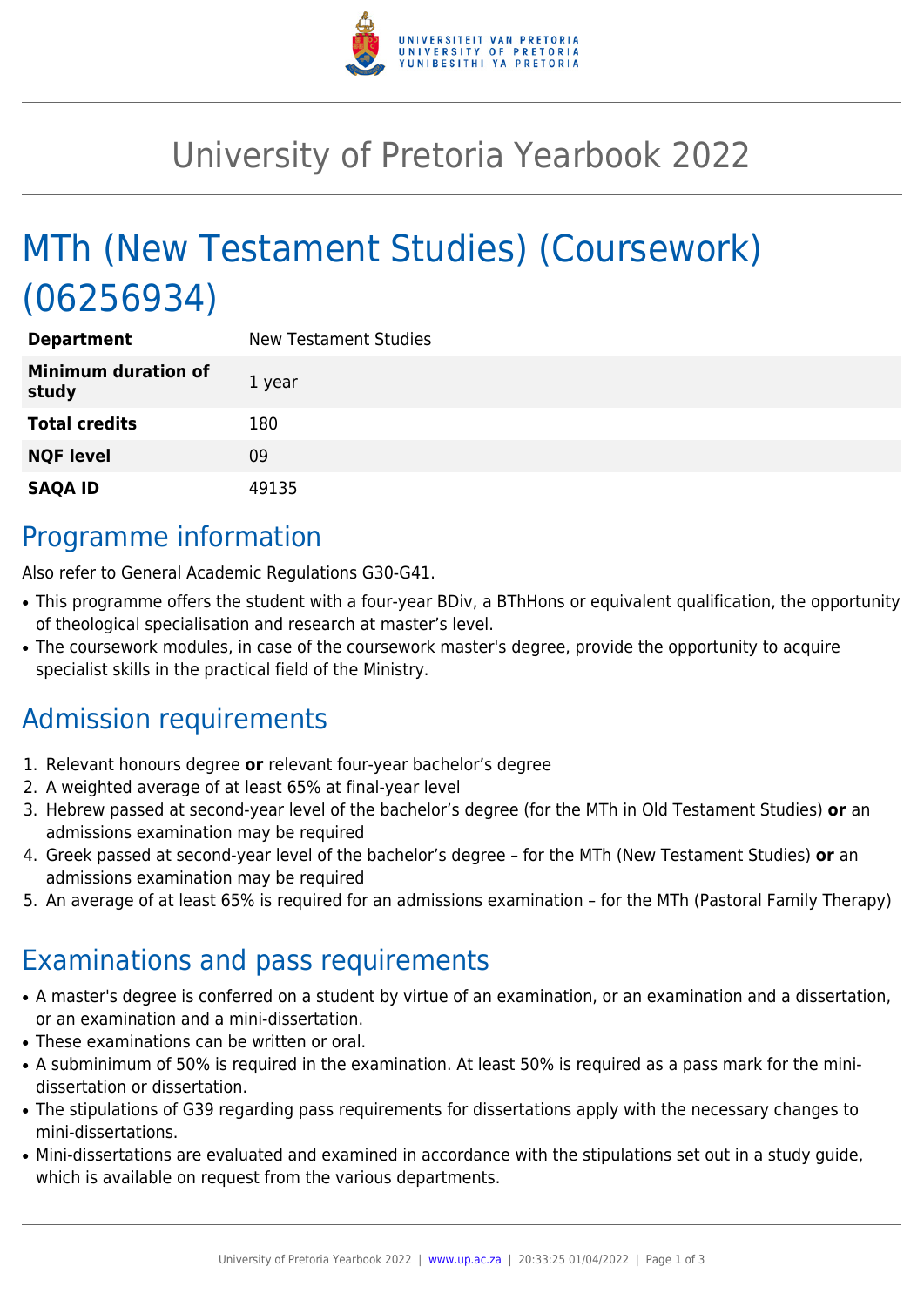

# Research information

#### **Mini-dissertation**

The proposed title of the mini-dissertation must be submitted for approval to the Research Committee via the Supervisor and the relevant head of department before a student may commence with the research.

Also refer to General Academic Regulation G39.13.

#### **Article for publication**

- Unless Senate, on the recommendation of the supervisor, decides otherwise, a student, before or on submission of a dissertation, must submit at least one draft article for publication in a recognised academic journal and in the case of a thesis, must submit proof of submission of an article issued by an accredited journal, to the Head: Student Administration.
- The draft or submitted article, should be based on the research that the student has conducted for the dissertation and be approved by the supervisor if the supervisor is not a co-author.
- The supervisor shall be responsible for ensuring that the paper is taken through all the processes of revision and resubmission, as may be necessary. Conferment of the degree may be made subject to compliance with the stipulations of this regulation.

## Pass with distinction

In order to pass with distinction, a weighted average (GPA) (not rounded) of at least 75% in the examination of the coursework and 75% for the mini-dissertation must be obtained.